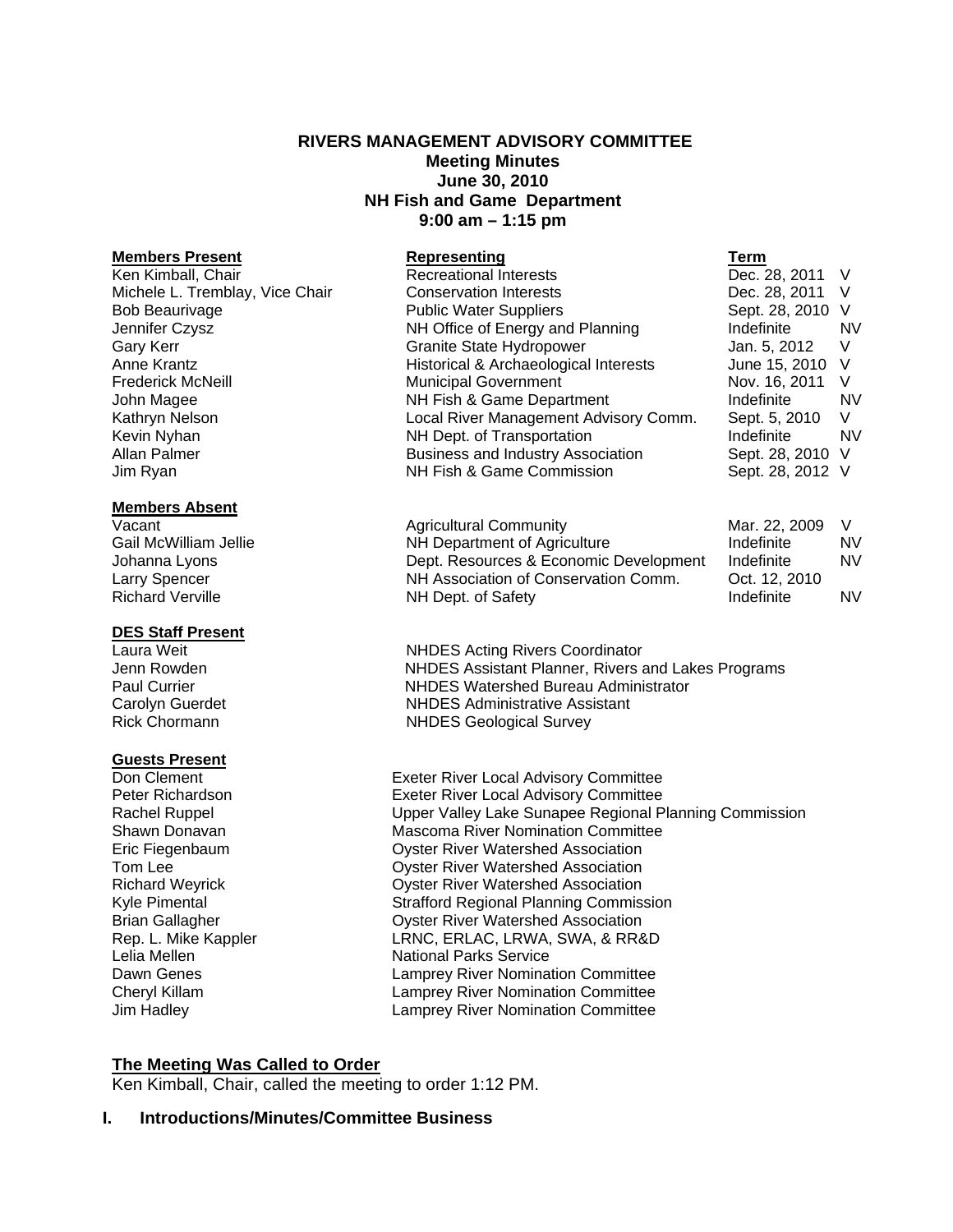# **1) March 3, 2010 RMAC Meeting Minutes**

# ¾ *Michele L. Tremblay made a motion to accept the March 3, 2010 RMAC meeting minutes with the correction, second by Jim Ryan. Motion passed unanimously.*

#### **2) RMAC Membership Update**

 1) The Governor's office has contacted Roger Noonan as a nominee but he has not been appointed yet.

2) The following need to fill out paperwork and submit to the Governor's office if interested in being reappointed to the RMAC:

 Anne Krantz, term expired June 15, 2010 Kathryn Nelson, term expires September 5, 2010 Alan Palmer and Bob Beaurivarge, terms expire on September 28, 2010 Larry Spencer, term expires on October 12, 2010

# **3) RMAC Officer Elections**

# ¾ *Garry Kerr made the motion to nominate the two current holding position members, chair and vice chair, second by Fred McNeil. Motion passed unanimously.*

# **II. River Nomination Presentations**

**1)** Laura gave a review of the nomination procedure. River nominations must be submitted by June  $1<sup>st</sup>$  to be considered for the following legislative session. The nomination includes a resource assessment, documentation of notification to all riverfront communities, at least one public meeting in one of the riverfront communities, and an evaluation of the resources being assessed. The nomination is then reviewed by the rivers coordinator to be deemed complete in accordance with criteria set forth in RSA 483:6, and forwarded to the RMAC for review. The nomination group gives a presentation to the RMAC. A site visit is conducted and a public hearing is held in a municipality along the river corridor. Public comments are reviewed by the RMAC and a vote is taken. The Rivers Coordinator makes his/her recommendation. Both the RMAC's and the Rivers Coordinator's recommendations are forwarded to the DES Commissioner within 120 days. Within 45 days the DES Commissioner must make his recommendation to the General Court. At this time a bill is developed, a sponsor is found and it goes through the legislative process. The four rivers being considered would be designated in the summer of 2011, if approved by the Governor.

#### **2)** Lamprey, North, North Branch, Little, Pawtuckaway, and Piscassic Rivers

Jim Hadley and Dawn Genes gave a presentation on these rivers. This will add the remaining 37 miles and several major tributaries (about 50 miles) to the designated Lamprey River. A watershed approach is being taken. It will provide for the expansion of the Lamprey River Advisory Committee to better coordinate management and protection of the river at the local and regional levels. This would include14 cities/towns working together. All 14 conservation commissions sent letters of support. Six of the 14 planning boards sent letters of support. Thirty-two letters were received from representative and senators representing their towns.

Kevin Nyhan, DOT, pointed out a concern about roadways adjacent to designated rivers. DOT's ability to maintain the transportation infrastructure is limited along natural sections. The Lamprey River Nomination Committee pointed out there are only crossings in this nomination. Laura clarified the natural area designation and what can be done to maintain roadways along these areas. If a change is needed in this area along embankments temporary channel alterations are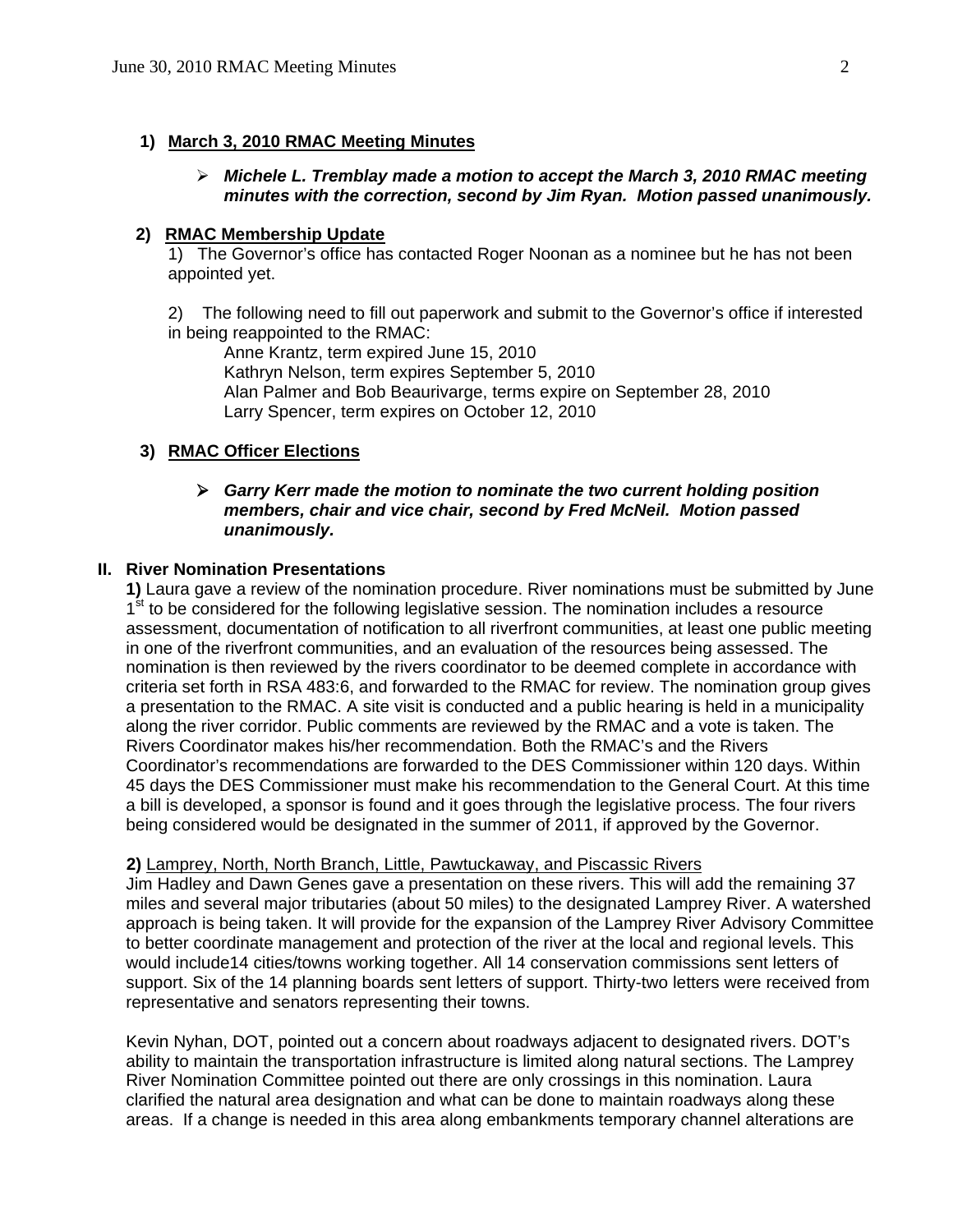allowed and permanent alterations that restore the channel's geomorphic characteristics to its more natural condition are also allowed. Kevin also pointed out that new stream crossing rules have all crossings along the designated river automatically tier three, which provides additional protection and may cost more money. Do the towns understand that?

Michele Tremblay pointed out that there is a high percentage of individual support for this. Gary Kerr questioned the definition of the word 'protection'. Laura explained what has been used in other proceedings and it has been spelled out in statute.

Representative Kappler spoke about the Southeast Watershed Alliance (SWA). Forty-two towns were invited to join only 26 towns have. The end result and product out put will affect all 42 towns. He encouraged all towns to join so they have a representative to debate the issues.

Jen Czysz pointed out that is critical that the communities that will now be under the Comprehensive Shoreland Protection Act (RSA 483-B) be made aware it is going to happen and they are supportive of that happening.

Ken Kimball noted that the RMAC looks very closely at the number of letters of support received from Board of Selectmen. Since, the Nominating Committee only has two letters from 14 towns; he strongly encouraged the Nominating Committee to obtain letters of support from each town Board of Selectmen.

Bob Beaurivage noted that there is such an impact on town's water systems that it is important to have comments from the public water works people. Laura noted that requirements for notification pertain to the portions of the river that are being designated, and those communities have been notified.

Michele clarified that the purpose here as an advisory committee is to review, conduct public hearings, and make a recommendation to the DES Commissioner on whether or not the designation should proceed. Ultimately, the final decision lies in the hands of the general court.

# **3)** Oyster River

# Tom Lee, Eric Fiegenbaum, and Brian Gallagher

The watershed is only 31 square miles, a small river with the fresh water portion of only 14 miles long. The river begins in Barrington then flows through Lee, Madbury, and Durham with the proposed designation ending at the Mill Pond in Durham. Below that the river becomes an estuary. The reasons to nominate include: significant natural resources, urban development with more demand for water, declining estuaries, and there is no formal cross-town body to address water issues within the watershed. Outstanding features include: 1) drinking water source for Durham & UNH, 2) it is a tributary of Great Bay, 3) pristine flood plans, 4) wildlife resources (lots of biological diversity), 5) used by UNH, and 6) active monitoring program.

Community and agency support is strong and many letters have been received. Designation will improve communications between towns. There is talk of removing the Mill Pond Dam and with it being in the community portion of the designation it is allowable.

Jenn Czysz clarified that there is a formal system for inter-municipal review of developments that may impact a shared resource. There is a statutory process for that, Co-development of Regional Impact. Michele noted that municipalities generally do not get the opportunity to comment on state permit applications (Alteration of Terrain/Dredge and Fill, Shoreland, etc.). The LAC receives these so the town has a voice at the table. They are both separate but useful.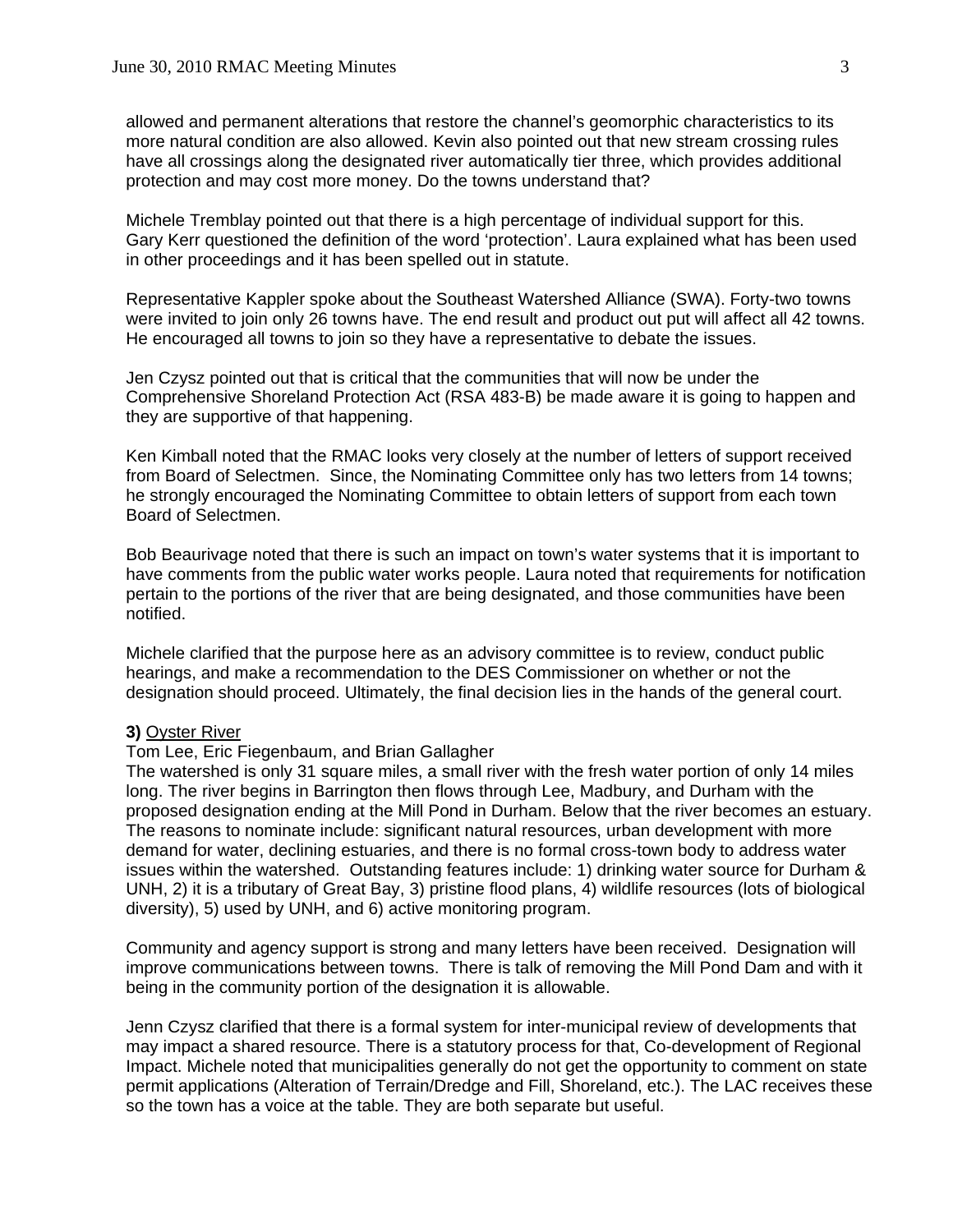A ten minute break was taken from 10:35 to 10:45.

#### **5) Lower Exeter/Squamscott Rivers**

#### Don Clement and Peter Richardson

The Exeter River has been part of the Rivers Management and Protection Program since 1995 except for the last 2.19 mile segment from the confluence of Great Brook to the tidal dam in Exeter. This is where the fresh water portion meets the Squamscott River (the salt water portion). The current dam built on the ledges of the Exeter Falls, marks the transition zone of fresh and salt. While two names help define the outstanding characteristics of the river system, they really make up one river, one watershed. The Exeter/Squamscott River is one of the primary tributaries of Great Bay.

There were meetings held with each of the three riverfront communities, and Phillips Exeter Academy, as well as three public meetings, one in each town to talk to landowners along the river. Many letters of support have been received. The nomination will bring Newfields and Stratham to the table as partners in the watershed.

The tidal dam is in deficiency as it will not pass a 50 year storm. It needs to have significant work done on the dam or have it removed. There is an ongoing study looking at next steps.

# **4) Mascoma River**

#### Shawn Donovan & Rachel Ruppel

The river flows into the Connecticut River in West Lebanon. There is diversity in land use, history, habitat, and natural resources. The Mascoma River is the city of Lebanon's drinking water supply. Water is for not only the residents but also the Dartmouth-Hitchcock Medical Center.

Shawn, speaking on behalf of the committee, shared that the committee and planning commission have been very grateful for the amazing support from Laura. She's been at meetings and answering questions for two years and she has been very effective.

# **6) River Tours and Public Hearings Schedule –**

 Chairman Kimball noted after the presentations there will be site visits, public hearings, and then the RMAC will take a vote at a meeting in September. At that time the formal recommendations will be made. The list of site visits and public hearings are on the back of the agenda. Michele will chair two of the public hearings and Ken will chair two of them. Four to five committee members are signed up to attend each tour. It was a decided that there will not be a RMAC meeting at the public hearings. The river tours will start a little later to make it the most convenient for the public to attend.

# **III. Legislation/Rulemaking/Other**

# 1) **House Bill 2 Committee Update –**

Michele reviewed the handout of the 2010 legislation. In all but two bills the position that the RMAC took prevailed as written or as amended. HB1689 was in regards to the RMAC and other committees being scheduled to sunset unless there was corrective action. The omnibus bill included the RMAC, the LMAC and the LACs which are being allowed to continue. She thanked all for their support in getting this passed. She thanked the members of the subcommittee – Kathryn Nelson and Allan Palmer. Gary Kerr will be joining the committee for the next session.

# 2) **Stream Crossing Rules Update -**

Laura reported they have passed and are up on the website.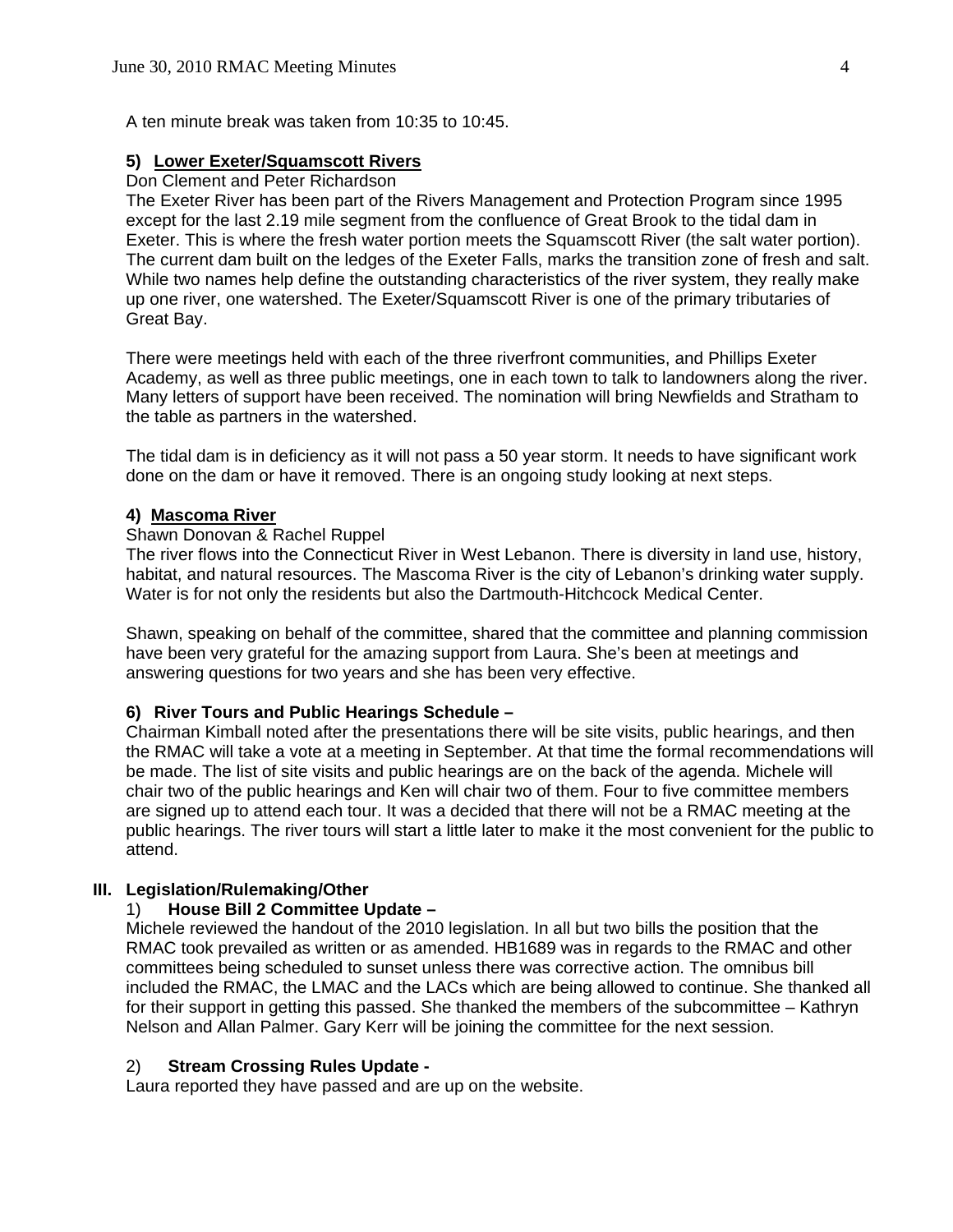At this time it was decided that the RMAC have its next meeting on September 28, 2010, at 9 a.m. The primary agenda item will be to review the four river nominations.

#### **3) Water Quality Standards Advisory Committee(WQSAC)**

#### Paul Currier

 HB 1305 and HB 1348 were sent to Interim Study by the legislature. There will be a recommendation made by next session. The four items in the bills were to: 1) clarify the definition of surface waters, 2) add the specified designated uses into state statute, 3) incorporate antidegradation to match federal requirements into state statute, and 4) add language to make it clear that DES has enforcement authority for water quality standards violations. Four work groups were created to produce recommendations to the Water Quality Standards Advisory Committee. Recommendation to ITL the enforcement portion as DES already has authority. Definitions are almost completed. DES already has rules that incorporate the federal antidegradation requirements.

 The designated uses work group came to consensus that rather than incorporate designated uses into the statute now, that it be done after the overhaul of the classification system.

The three essential components of Water Quality Standards are: 1) Designated Uses (Goal Uses) the two requirements of the Clean Water Act are recreation and aquatic life, 2) Criteria to support the uses, and 3) Antidegradation. Water Quality Standards can provide the basis for all of the water permitting programs. What do we want our waters to do for us? Designated Uses usually have a narrative description and the criteria can either be narrative or numeric. There are two classes in statute, Class A or Class B. Kinds of waters are rivers, lakes, impoundments, wetlands, estuaries, and ocean. There are not a lot of differences in criteria between Class A and Class B. In New Hampshire, the designated uses for Class A and Class B are exactly the same. Goal uses are "what do we as a society want to use the waters of the state for?" or "What valuable things do we want waters to do?"

- $\triangleright$  Each water body needs to have its own designated uses assigned to it. A discussion of swimming, bacteria, and designated use in waters ensued.
- $\triangleright$  Each designated use could have tiers.
- $\triangleright$  Each tier can have different criteria. A tier could be created for each of the designated uses.

One of the next steps will be to write strong, narrative criteria. The transition could take four years to shift to a matrix-based system. Antidegradation applies to every single water body in the state. And it applies to every single criteria, every measurable attribute of the water body that you might use to assess whether or not a designated use is important. It is irrespective of the goal uses assigned or tiers assigned. Legislation will be proposed for the next session to start the process.

# **IV. Sustainability Initiative Update – Jenn Rowden**

The date subcommittee met in early June to prioritize the list of questions and indicators regarding water resources in New Hampshire. The majority of these indicators are data that DES has access to, but is not an exhaustive list. The next step is to find funding to set up an interactive, web-based portal. There are also plans to develop a business plan.

#### **VII. Other Business/Action Item Review:**

Michele noted the Upper Merrimack Advisory Committee is celebrating its 20<sup>th</sup> anniversary with a gala on August  $14<sup>th</sup>$ . She invited all to attend.

# **VIII. Next Meeting(s)/adjourn:**

The next meeting will be September  $28<sup>th</sup>$